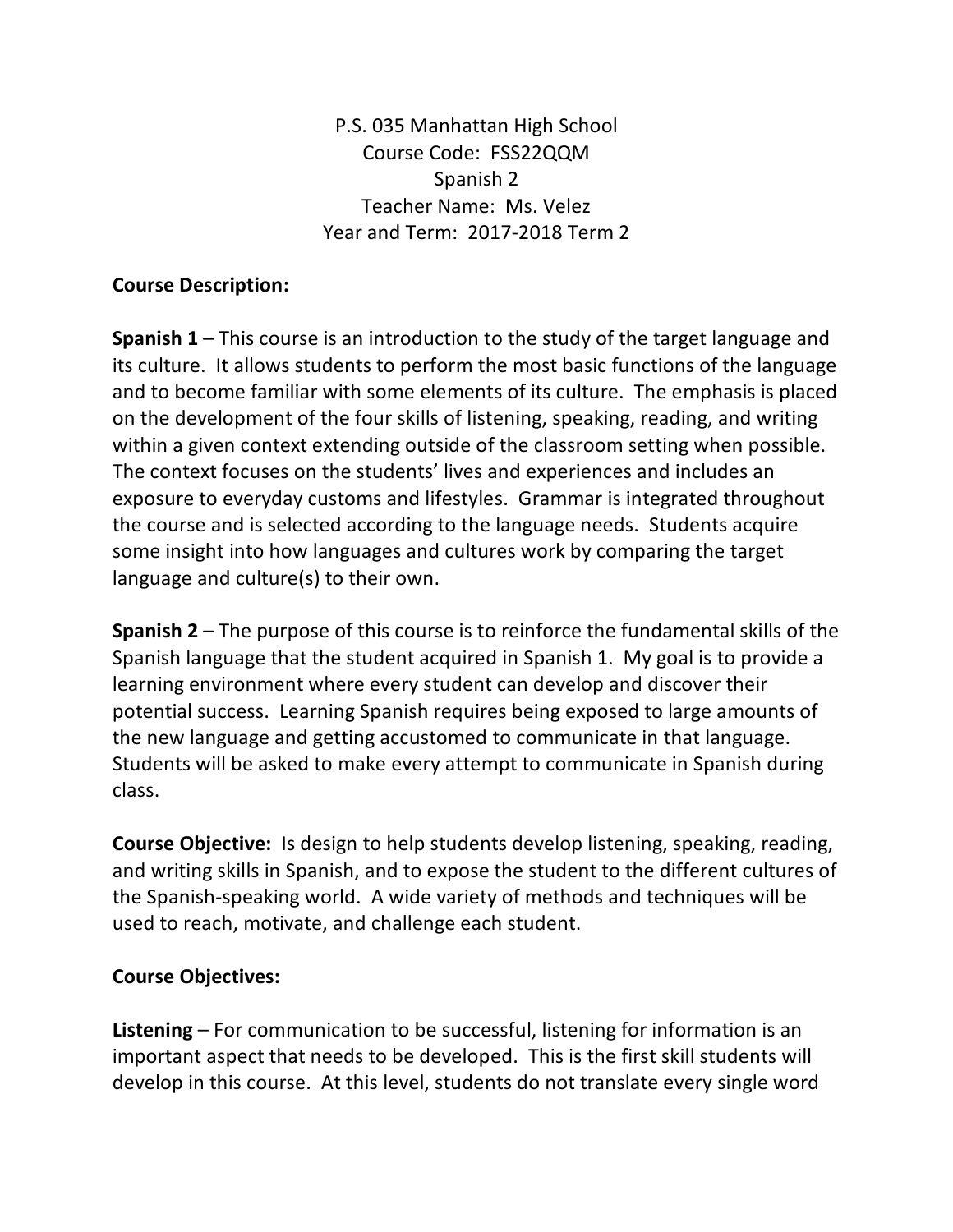they hear, but should rather try to get the general idea of what is being said. As students develop this skill, they will be able to understand more and more information.

**Speaking/Functional Knowledge** – The entire semester will be centered on the concept of information-sharing, so the majority of the speaking activities will focus on content that reflects the student's feelings and ideas. Students will be able to talk about themselves, likes and dislikes, their opinions and their reactions. Students will speak individually, in pairs, and in groups, to given them the experience they need to communicate in natural settings. Speaking in Spanish will not just happen overnight, students will have to make a conscious effort to practice it. Success in speaking will also depend on the student's confidence and willingness to speak and even make mistakes. It is expected to make every possible effort to improve their speaking skills.

**Reading** – Reading is an interactive process between the reader, (the student) and the writer. The materials students will read during the semester will provide them with a great deal of information, both cultural and linguistic (vocabulary and structures in Spanish). Students will learn strategies used by good readers to understand texts better. Students will also be exposed to intensive reading (short texts), and extensive reading (short novels).

**Writing** – The student's writing will be an important form of interaction between the student and the instructor. The student's writing skills will be developed with the help of the instructor, who will feedback (both linguistic and contextual) on what the student writes. Students will practice vocabulary and knowledge of Spanish, using some external aids (grammar book, textbook, personal dictionary, and bilingual dictionary) to work on the accuracy and effective structuring of the compositions.

**Linguistic Knowledge** – To progress in the knowledge of Spanish, the student will be exposed to certain grammatical and lexical aspects of the Spanish language. It is very important that the student build a solid linguistic foundation in order to be able to communicate effectively in Spanish. This means. The student needs to study and internalize the grammar and vocabulary, and then practice it both in class exercises/tasks, and at home doing grammatical and vocabulary homework.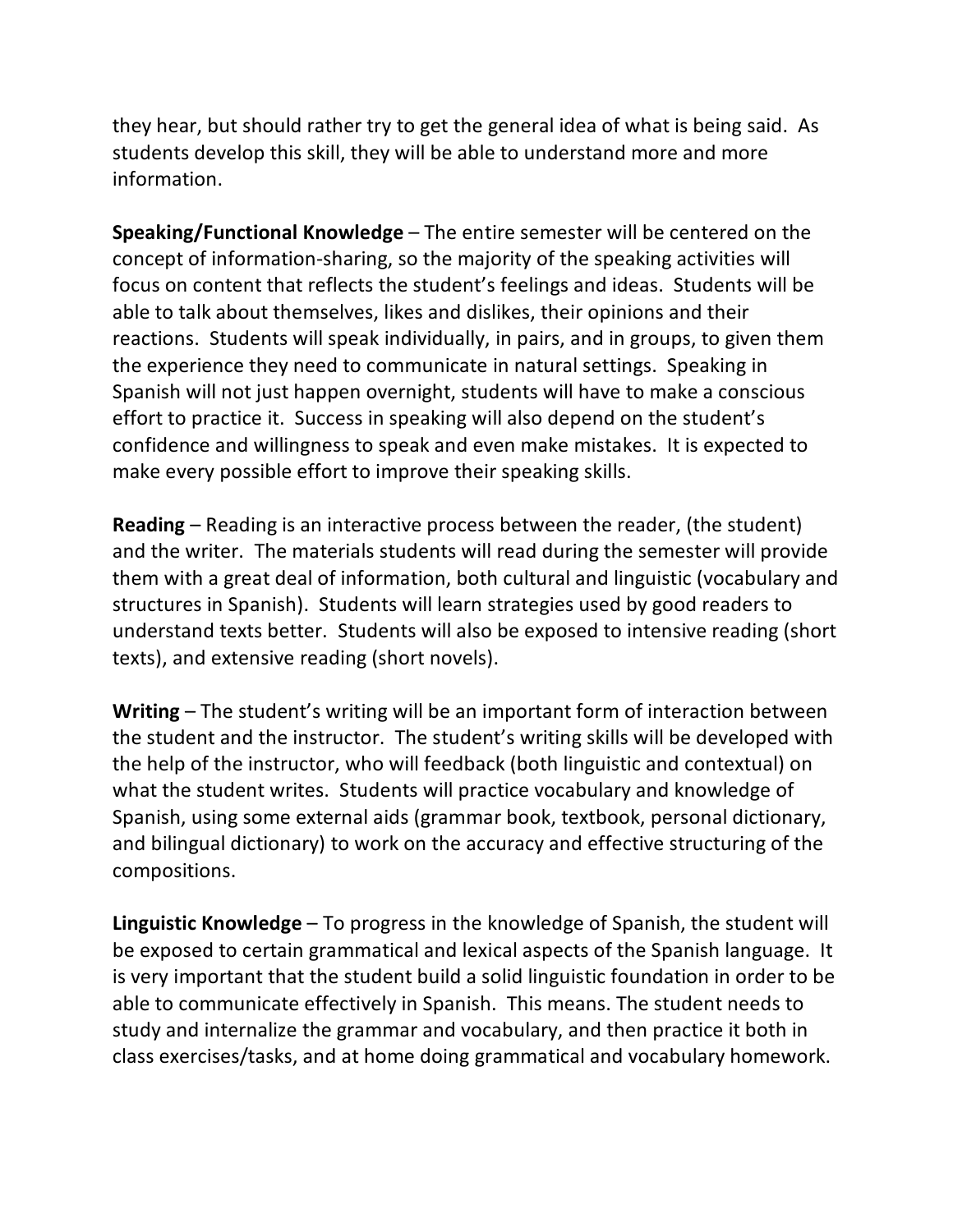#### **Foreign Language Standards:**

Communication 1.1, 1.2, 1.3 Culture 2.1, 2.2 Connections 3.1, 3.2 Comparisons 4.1, 4.2 Communities 5.1, 5.2

### **Course Grading:**

| <b>Requirements</b>        | Percentage |
|----------------------------|------------|
| Classwork                  | 20%        |
| Participation              | 20%        |
| <b>Exams &amp; Quizzes</b> | 20%        |
| Homework                   | 20%        |
| <b>Behavior</b>            | 20%        |

**\*Note:** It is the responsibility of the student to make up missed classwork and homework. Students can gain classwork credit when they are absent if classwork is made up.

### **Mission Statement:**

The mission of P35M/Manhattan High School is to provide each student with an appropriate education in the least restrictive environment based on his/her/ diagnosed needs, strengths, and interests. The school environment assumes all students can learn regardless of his/her disability. Every student will improve their academic and social skills level, thus providing students with the needed resources to transition from restrictive settings and ultimately to post-secondary opportunities.

The school is accountable to provide a safe, challenging and creative learning environment in which students with diverse disabilities, who come from a variety of cultural backgrounds, can fulfill their potential.

The school offers a variety of programs, which enable students to earn either a Regent or local diploma. The curriculum is determined by the development of an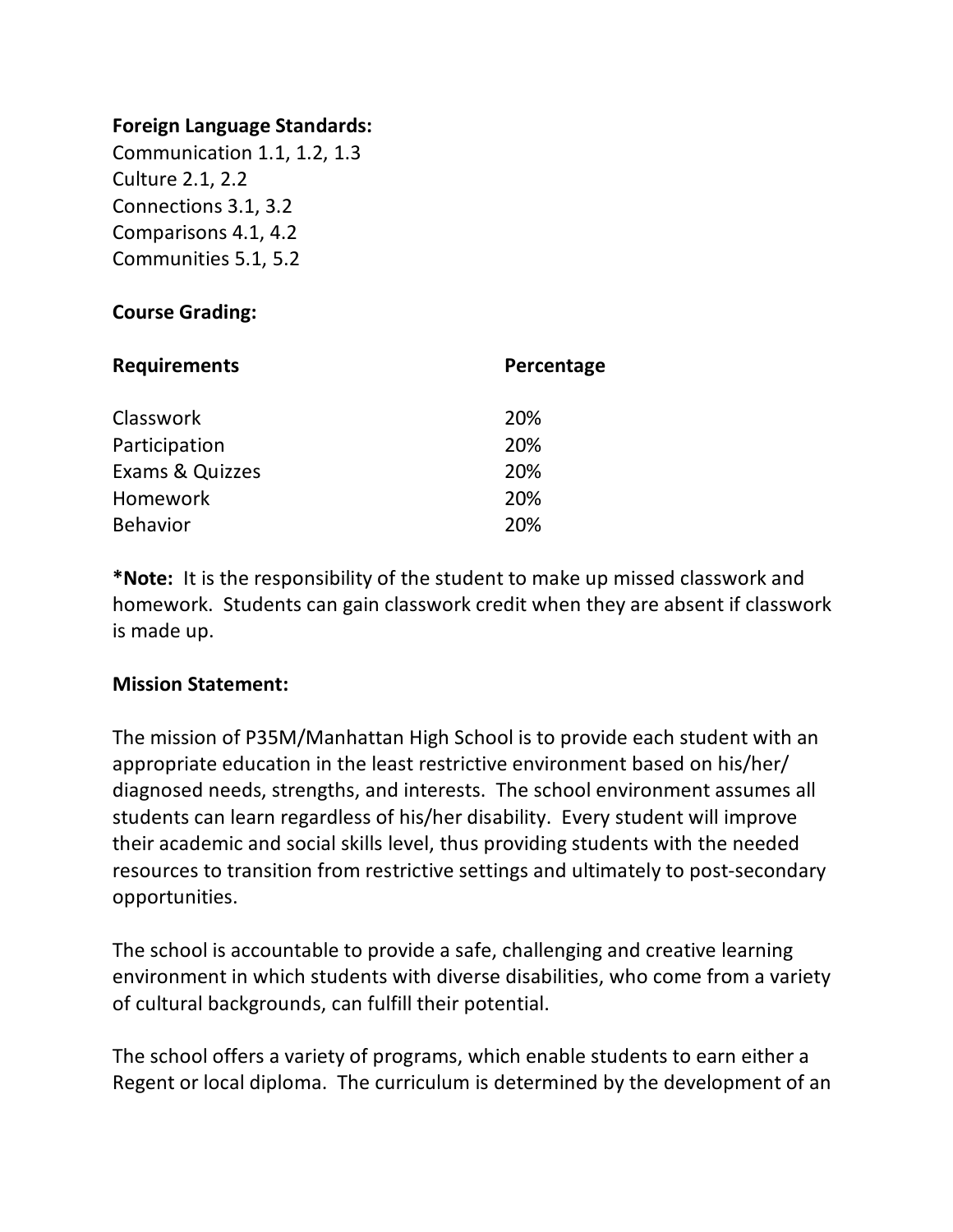IEP using and/or modifying the approved New York State and City standards and incorporating feedback from parents, students and the school's professional staff. The curriculum that is in alignment, integrates all academic areas, technology, related and support services, recreational-leisure activities, behavior improvement strategies and community based-instruction (as outlined by the state standards).

# **My personal Mission and Philosophy:**

All young adult, regardless of disability, deserve to reach the highest level of independence possible. All young adults can become contributing members of society through a rigorous education and access to opportunities in the workplace and post-secondary education. Education and instruction is critical to breaking down the barriers and social stigma for individuals with disabilities, regardless of age, to be an integral part of our community. This education and instruction cannot be provided to our youth by one mere individual, but a dedicated community. A community which becomes together and puts together all accessible resources to help individuals with disabilities reach independence. Educators are reflective professionals who promote justice, create caring and safe classroom environments, and provide opportunities for all students to be successful learners.

# **Policies:**

- Homework is due weekly.
- Successful students will attend class regularly and be on time.
- Successful students will demonstrate skills indicative of quality workers by bringing required materials, completing homework assignments, participating in class discussions, and respecting the opinion of others.
- Successful students will demonstrate accountability by listening closely in class.
- Students are not allowed to have cell phones while on school property. Therefore, is a student is seen using their cell phone for any reason, the cell phone will be taken away from the student and given back to the student at the end of the school day.
- Students are not allowed to leave the classroom without a hall pass. Only one student at a time can use the restroom. If the student has any physical problems or side effects from medications, please discuss it with a counselor or me.